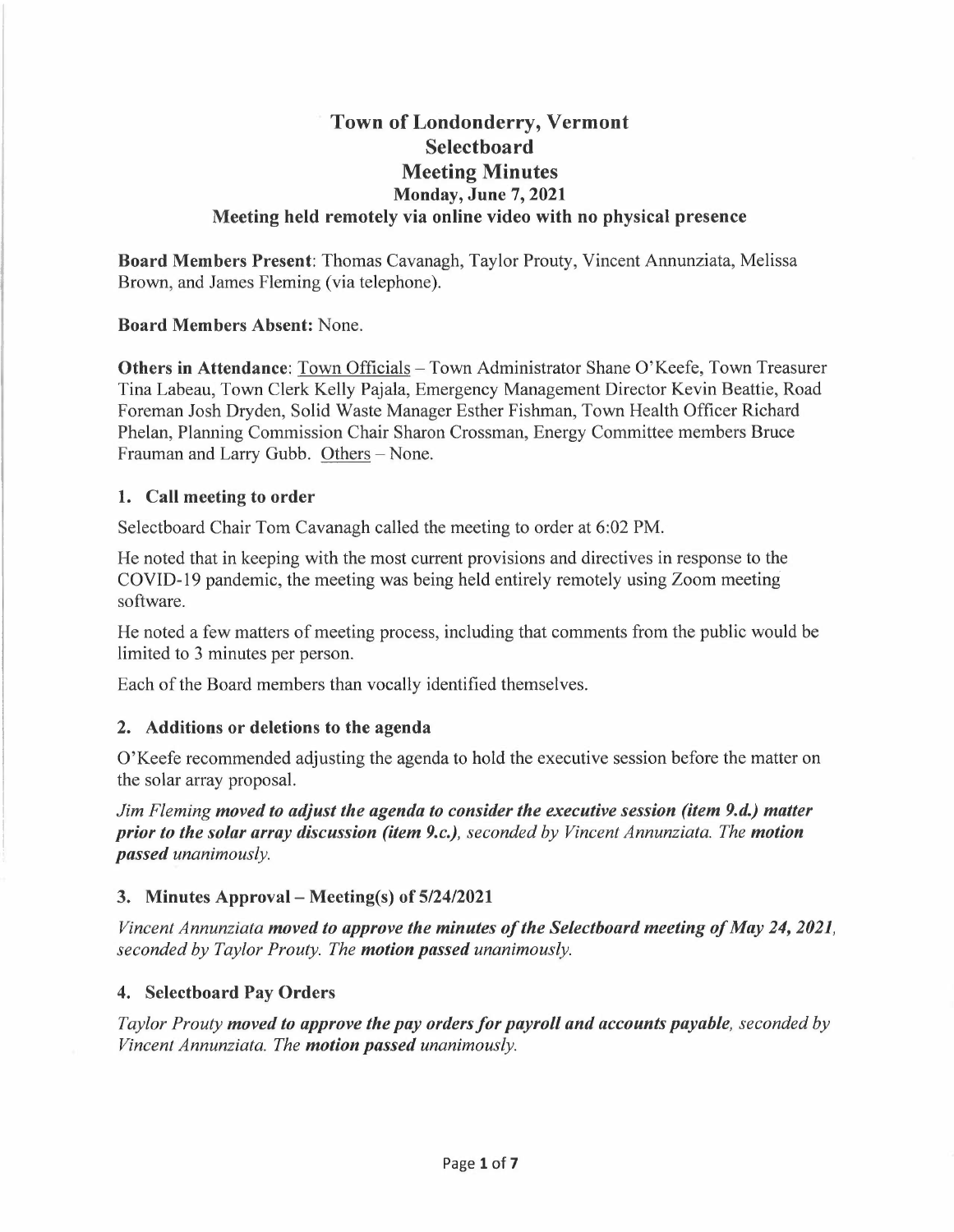### **5. Announcements/Correspondence**

Shane O'Keefe mentioned that the post office building elevation project is underway, with cribbing installed that day and the building lift happening later in the week. A request Invitation to bid for the maintenance of the Memorial Park is being advertised, he noted, with bids due June 17th. They will be reviewed at the next meeting along with a recommendation from the Parks Board. He also noted was that there are still vacancies on the Energy Committee, Conservation Commission, Development Review Board and Planning Commission, which are being advertised.

O'Keefe noted correspondence included in the Board's meeting packet was as follows:

• A fundraising mailer from Valley Cares, of Townshend.

Kelly Pajala mentioned that Memorial Park is now open to the public, and gave thanks to Leigh Nance for her had work readying the park. She added that July 6th in the first Music Monday of the season.

Cavanagh mentioned that resident Adam Walsh generously replaced the American flag at Williams Park with a flag that had flown over a military base in Iraq at which he had been stationed, and asked O'Keefe to draft a letter of thanks.

Tina Labeau mentioned that the Town Clerk and Treasurer's offices would be closed June 19 - 25, but other office staff would be available.

## **6. Visitors and Concerned Citizens**

Rich Phelan acknowledged the opening of Memorial Park. He also mentioned that the deal that the Town has worked out with the Windham County Sheriff's Office for 20 hours per week was great.

Vincent Annunziata inquired whether Jonathan Wright of the Taylor Farm was going to participate in the meeting to discuss the music event the previous week, to which Jim Fleming stated that he understood that Wright had not had the time to prepare documents for the meeting and would come to the Board the next meeting.

## *Vincent Annunziata moved that the Zoning Administrator issue some sort of a letter of violation of zoning bylaws for the last event that happened. The motion failed for lack of a second.*

There was discussion about the various compliance matters at the farm. Annunziata said that maybe the Board can wait until the next meeting, to which Fleming stated that Wright should be available to defend himself. Noting that Wright is a farmer, Brown suggested alternative means of communication for citizens besides email. Annunziata suggested putting this matter on the agenda for the next meeting and hoping that he shows up.

## **7. Town Officials Business**

## **a. Town Clerk - Review list of unregistered dogs [20 V.S.A. 3590]**

Pajala referred to the list of dogs that have not had their registrations renewed and a second of those who are believed to have never registered their dogs, and suggested that the Board instruct the Animal Control Officer to contact all those on the lists.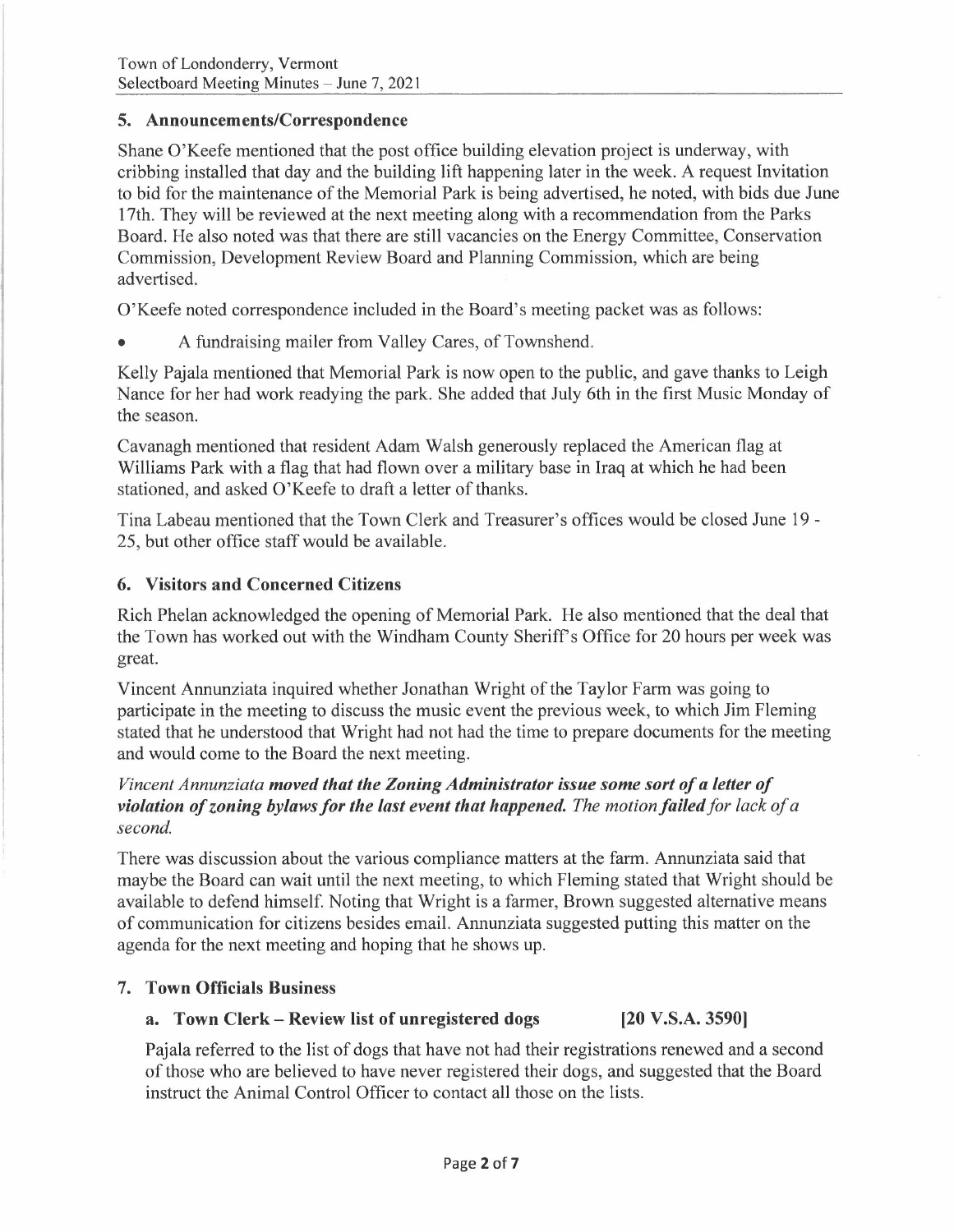*Taylor Prouty moved to direct the Animal Control Officer to contact all owners of unregistered dogs to remind them of the requirement to register their dogs, seconded by Jim Fleming. The motion passed unanimously.* 

## **b. Selectboard - Consider reinstatement of in-person Board meetings**

Cavanagh noted that he understood that when 80% of eligible Vermonters are vaccinated inperson Board meetings will be mandated once again, and suggested that the Board should plan on holding the next meeting accordingly.

Pajala also suggested that the Board consider when to open the building back up to the public, possibly to when the Governor lifts the State of Emergency.

*Vincent Annunziata moved to hold Selectboard meetings in-person at the Town Office beginning June 21, 2021, and to open the Town Office to the public that day as well, seconded by Taylor Prouty.* 

Pajala noted that the Clerk's and Treasurer's Offices would be closed that day.

*The motion passed 4-1-0, with Cavanagh, Annunziata, Prouty and Brown voting aye, and Fleming voting nay.* 

## **8. Transfer Station/Solid Waste Management**

## **a. Updates**

Esther Fishman noted that there was one applicant for the Sunday position so far, but the person has dropped out of the process. She added that there is a new bottle and cans redemption company servicing the Transfer Station, and this has been posted publicly. The hazardous materials collection day the previous weekend went well, Fishmen mentioned, and 114 cars were counted.

She stated that a Request for Proposals for solid waste services at the Transfer Station is in the works, as the current contract ends on August  $13<sup>th</sup>$ .

The take-it-or-leave-it shed was discussed, and Fishman suggested opening up when the State of Emergency is lifted, and suggested opening it only on a limited basis. The issue of assigning personnel to oversee the service was discussed. Noting likely pent-up demand for people to offer items to the public, Annunziata suggested that there could be a town-wide program to facilitate this.

Difficulties hiring for the part-time Sunday position was discussed, including a lack of sufficient weekly hours to establish it as an attractive position.

Cavanagh mentioned that the backhoe needs a front wheel bearing, and he'll report back once more information is provided.

## **b. Request for Transfer Station fee waiver - Kinhaven Music School**

The Board discussed the request for fee waiver related to disposal of construction/demolition debris for the Kinhaven Music School. Fishman mentioned that many area not-for-profit organizations receive an annual fee waiver for their regular trash, but pay for trash related to special events or projects.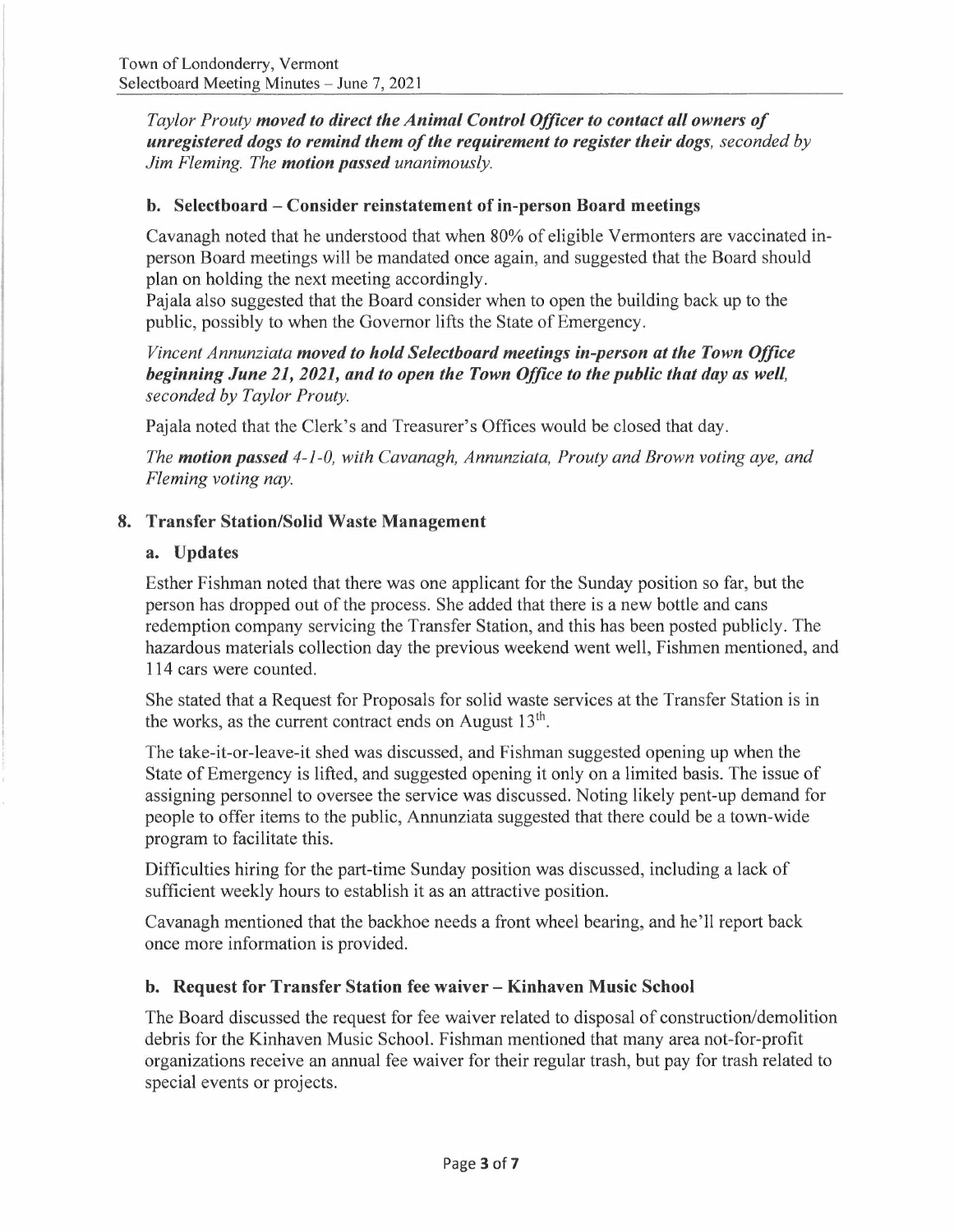*Taylor Prouty moved to not grant a waiver of Transfer Station fees to the Kinhaven Music School for construction-related waste during existing renovation work, the waiver to expire on December 31, 2021, seconded by Melissa Brown.* 

O'Keefe recommended that the motion not be in the negative, but instead be rephrased to be in the positive, as the applicant has asked for approval.

*The motion was withdrawn by Prouty.* 

*Taylor Prouty moved to grant a waiver of Transfer Station fees to the Kinhaven Music School for construction-related waste during existing renovation work, the waiver to expire on December 31, 2021, seconded by Melissa Brown. The motion/ailed to pass by unanimous vote.* 

## **9. Roads and Bridges**

### **a. Updates**

Prouty mentioned the need for a roadside mower, which should be on an upcoming agenda, and that Josh Dryden is working on a revised bid for this.

He noted that in addition to paving Mansfield Lane, to be discussed later in the meeting, that additional tree and bank stabilization work will be necessary.

Dryden noted some minor tailgate damage to the new pickup truck that can be repaired for about \$580. He plans to get the work done to help preserve the vehicle.

Prouty raised the need for the roadside mower and replacement of other equipment, and suggested revamping the equipment replacement schedule to see how it effects other purchases. O'Keefe noted that there is available money in the highway equipment capital reserve fund for this, and furthermore that the Board is authorized under statute to borrow for up to 5 years for highway-related expenditures. Cavanagh suggested financing half the cost and using the capital reserve for the other half. Prouty suggested purchasing the item sooner as opposed to later to ensure that the roadside growth is not too extreme, and Dryden agreed with this and added that he'd like to add a ditch cleaner to the purchase to address this ongoing stormwater maintenance need. Loader replacement was also discussed.

Cavanagh suggested reviewing the replacement schedule at the next meeting. Labeau spoke about the Town's debt schedule and noted that several pieces of equipment will come off the schedule in the next year or two, so there is room in the debt schedule for added borrowing for equipment.

How to structure a solicitation for the roadside mower was briefly discussed. It was agreed to put these equipment matters on the draft agenda for the next meeting

### **b. Review proposed Invitation to Bid for Town road paving**

Dryden and Prouty went over the proposed paving locations, as follows:

| <b>Town Highway</b>      | Length (feet) | Width (feet) | <b>Required Work</b>       |
|--------------------------|---------------|--------------|----------------------------|
| Route $121$ (TH#3)       | .779          |              | 24   Shim and Overlay*     |
| Magic Access Road (TH#4) | 2.491         |              | 19   Shim and Overlay*     |
| Mansfield Lane (TH#29)   | 642           |              | varies   Shim and Overlay* |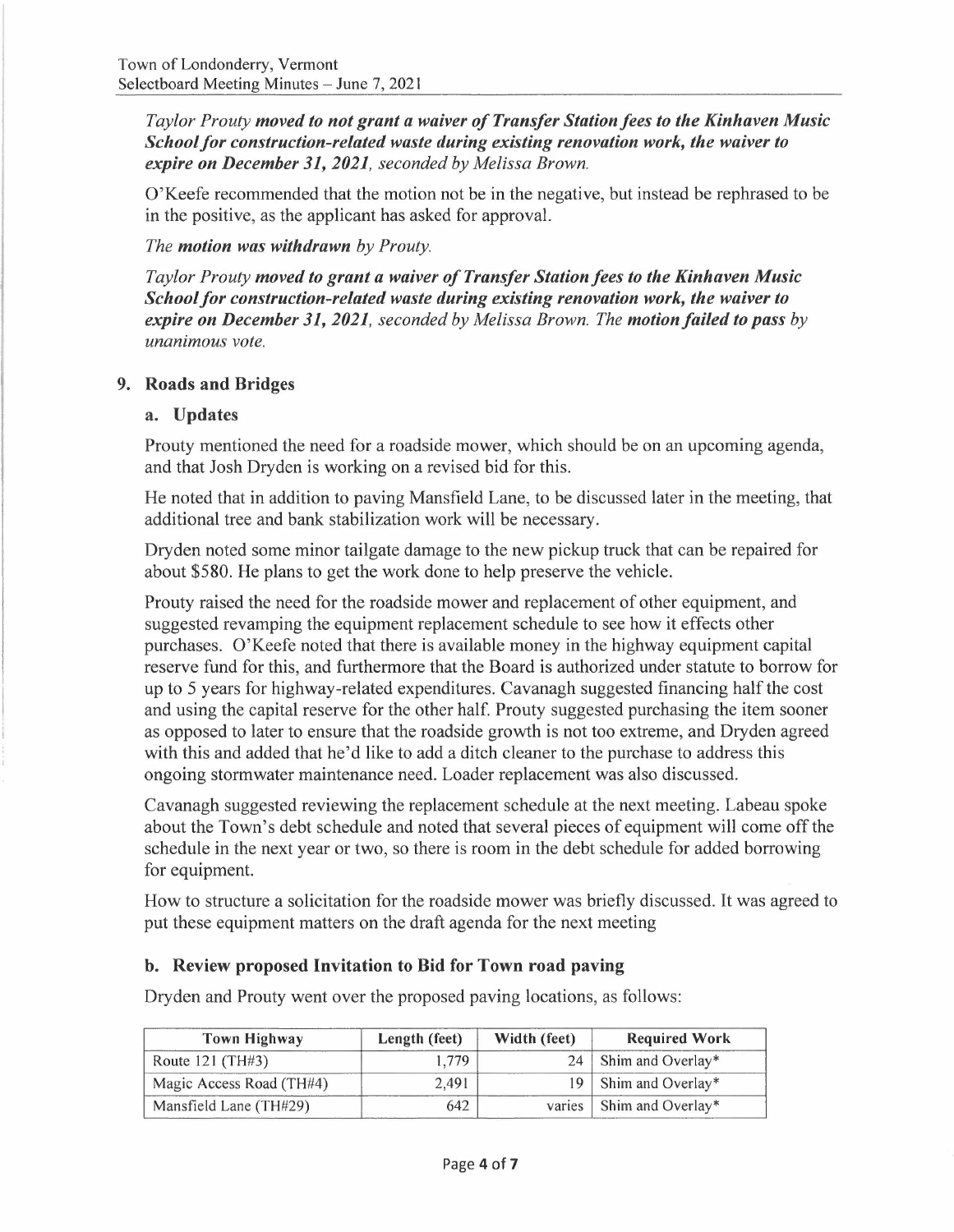Howard Hill Road (TH#65)  $1,947$  1,947 19 Shim and Overlay\*

And he suggested bid add-ons as follows, in case the bid costs allow for this:

| <b>Town Highway</b> | Length (feet) | Width (feet)                            | <b>Required Work</b>   |
|---------------------|---------------|-----------------------------------------|------------------------|
| Adams Drive (TH#71) | 2.008         | 24                                      | Shim and Overlay*      |
|                     |               | Plus end of cul-de-sac - $90 \times 70$ | Spot shim and Overlay* |
| Eves Drive (TH#74)  | 345           | $\overline{19}$                         | Shim and Overlay*      |
|                     |               | Plus end of cul-de-sac - 90 x 60        | Spot shim and Overlay* |

Dryden noted that the contractor from last year said he could get the job done in August if he gets the contract. He added that some culvert crossings need some paving and that the Road Crew can handle this work and other small projects on its own.

*Taylor Prouty moved to approve the Invitation to Bid/or FY2022 Town Road paving, and authorize the Town Administrator to take all necessary steps to solicit bids for review by the Board, seconded by Jim Fleming. The motion passed unanimously.* 

O'Keefe noted that he would get the Invitation to Bid out the following day.

#### **10. Old Business**

#### **a. Review bids and award contract for Town Hall Restoration**

Sharon Crossman reviewed the recent history of the restoration project, noting that the Board on 3/1/2021 authorized \$80,000 from the Town Buildings Reserve Fund for the project and the Preservation Trust of Vermont has provided a matching grant of \$10,000, which expires soon if not spent. She noted that only one bid was received, from VMS Construction, Inc., for \$123,600 plus an additional \$7,000 for add-on work, which exceeded the anticipated \$90,000 project budget. She suggested that alternatives were to either add additional funds to meet the bid or adjust the scope of work to match the available funds.

It was noted that this project work is the first part of a comprehensive series of restoration work for the building. There was discussion about the alternatives for the project, including the potential for delaying some of the project due to recent labor shortages and high material costs. Crossman reiterated the need to advance some work to take advantage of the PTV grant funds, the expenditure deadline for which was extended into the fall. Concern for the reserve fund balance was raised, and Labeau noted that the fund presently has a balance of a little over \$200,000, with \$80,000 to be added in the next fiscal year.

It was generally agreed that securing the contractor was critical to the project.

There was discussion about raising the reserve contribution to \$100,000, and seeking further community input on the project and related expenditures.

*Taylor Prouty moved to accept the bid from VMS Construction, Inc.for Town Hall restoration services, subject to negotiation to reduce the scope of services to allow for remaining within the project budget, and to authorize the Town Administrator to execute all necessary documents to employ this contractor, including a service contract after review by the Town Attorney, seconded by Jim Fleming.*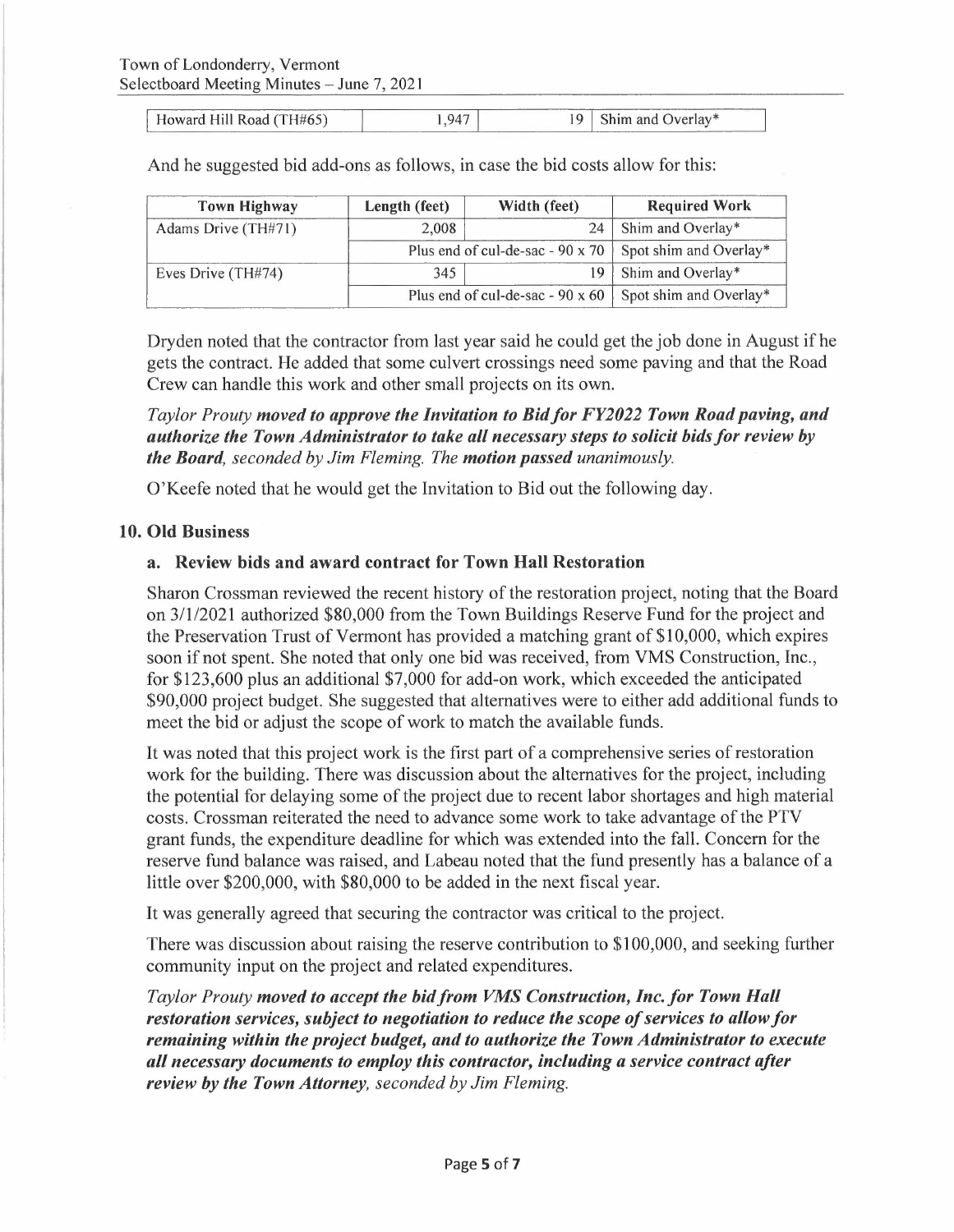O'Keefe clarified that it was his understanding that the matter of adding additional capital reserve funds to the project should be included in the agenda of the next meeting.

*The motion passed unanimously.* 

## **b. Consider contract with the Windham County Sheriff's Office for FY22 policing services**

O'Keefe mentioned that the Town Attorney had reviewed the proposed contract with the Windham County Sheriffs Office and made some recommended changes, and the only sticking point at this time is the matter of adding the Town wanting to be an additional insured on the Sheriff Department's certificate of insurance. He suggested that the parties' attorneys work this matter out and not have it hold up the contract process.

The contract calls for 20 hours per week of services at \$41,000, with monthly payments of about \$3,400 per month. O'Keefe suggested holding a pre-contract meeting with the Sheriff and staff to discuss Board policing priorities.

*Taylor Prouty moved to accept and approve the police services contract with the Windham County Sherif's Office for FY2022, and authorize the Town Administrator to execute the document on behalf of the Board after review by the Town Attorney, seconded by Jim Fleming. The motion passed unanimously.* 

**c. Executive Session - The negotiating or securing of real estate purchase or lease options, per 1 V.S.A. 313 (a)(2)** 

*Jim Fleming moved to enter executive session to discuss negotiating or securing of real estate purchase or lease options, pursuant to Title 1, V.S.A. Section 313(a)(2), and invite the Town Attorney, the Town Administrator, Town Treasurer and members of the Energy Committee to attend the executive session, seconded by Vincent Annunziata.* 

O'Keefe noted that the Town Attorney was not planning to attend but would be available if needed by the Board

### *The motion passed unanimously.*

The Board entered into executive session at 7:45 PM, and came out of executive session at 7:57 PM.

## **d. Consider lease option agreement and Joint letter of Support for solar array project on former Town septage field**

Following up on the previous meeting, the proposed lease option agreement with Green Lantern Solar as amended included a \$1,000 payment for a one-year lease option for project approvals, which would be extended by mutual agreement of the parties, and that annual payments for the anticipated long-term lease would begin at \$6,000 for the first year and increase by 2% thereafter.

O'Keefe mentioned that a "joint letter of support" was needed from the Selectboard, the Planning Commission and the Windham Regional Commission in order for the Public Utility Commission to determine the site is a "preferred site", which is a prerequisite to permitting a facility of the size being proposed.